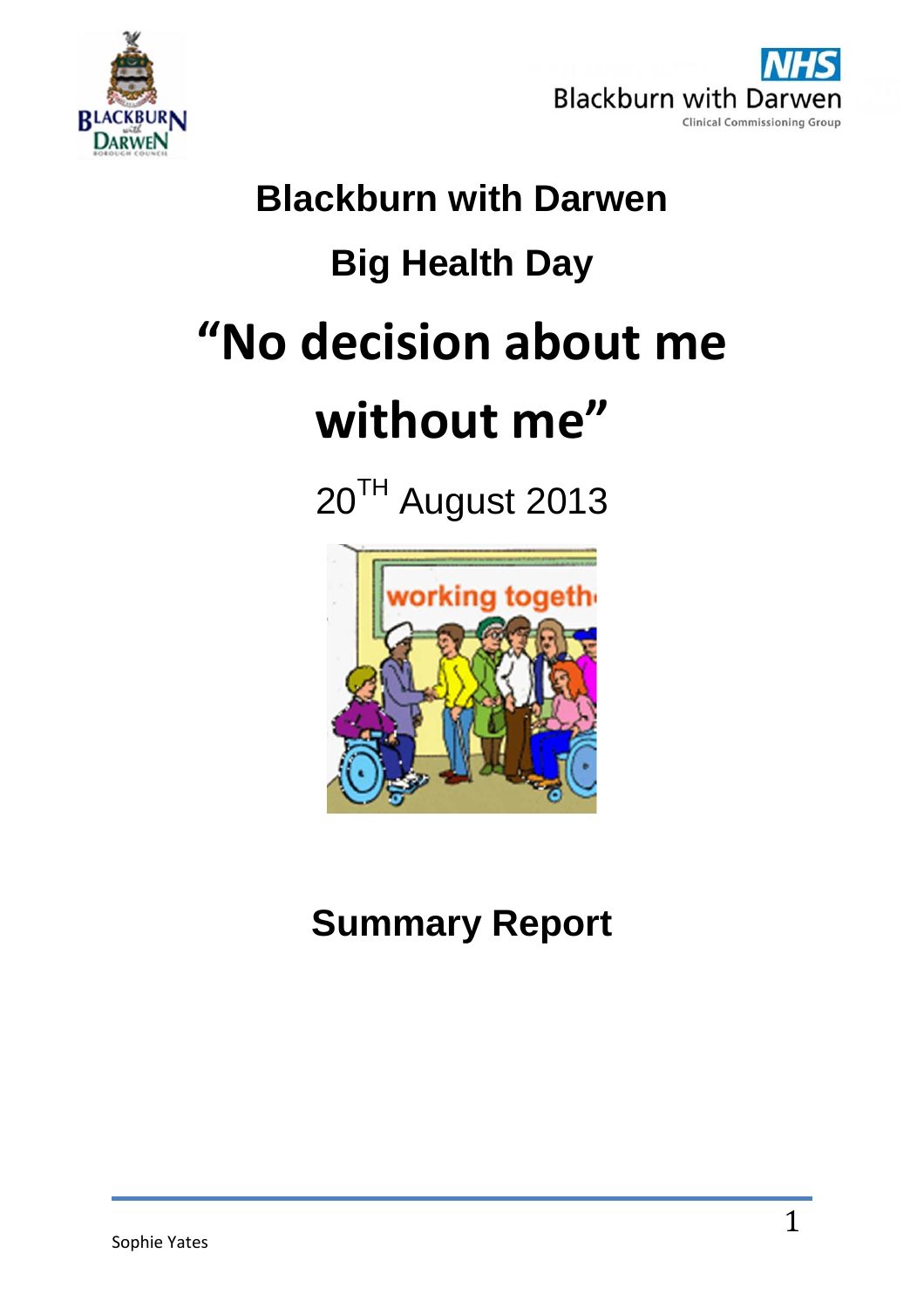## **Learning Disabilities Big Health Day 20th August 2013**

|                                     | The event was very well attended - 45 people came<br>including self-advocates, carers and family members.                                                                                                                                                                                                                                                                                                                                                                                                                            |  |  |  |
|-------------------------------------|--------------------------------------------------------------------------------------------------------------------------------------------------------------------------------------------------------------------------------------------------------------------------------------------------------------------------------------------------------------------------------------------------------------------------------------------------------------------------------------------------------------------------------------|--|--|--|
|                                     | Red and yellow cards were used to allow people to<br>understand what was being said and to be able to ask<br>questions to promote very active participation.                                                                                                                                                                                                                                                                                                                                                                         |  |  |  |
| <b>Speaking</b><br><b>Listening</b> | The pace of the event and language used by presenters<br>was appropriate to the audience and encouraged<br>people to say what they thought sharing their views<br>and commenting on services.                                                                                                                                                                                                                                                                                                                                        |  |  |  |
|                                     | Joe Slater, Chair of Blackburn with Darwen CCG,<br>welcomed the attendees and explained the purpose of<br>the event.<br>To get views on services provided directly from<br>service users and carers so the NHS can plan and<br>deliver them more effectively "No decision<br>about me without me".<br>Councillor Khan, executive member for health and<br>adult social care at Blackburn with Darwen Borough<br>Council, explained how the NHS and the Council work<br>together to improve services across Blackburn with<br>Darwen. |  |  |  |
|                                     | Catherine Bentley introduced the Citizens Involvement<br>Project DVD, and people enjoyed this video.<br>The DVD showed the problems that people with<br>learning disabilities face going to the doctors and using<br>transport. It also set out that people with learning<br>disabilities want to be treated with respect and<br>consideration.                                                                                                                                                                                      |  |  |  |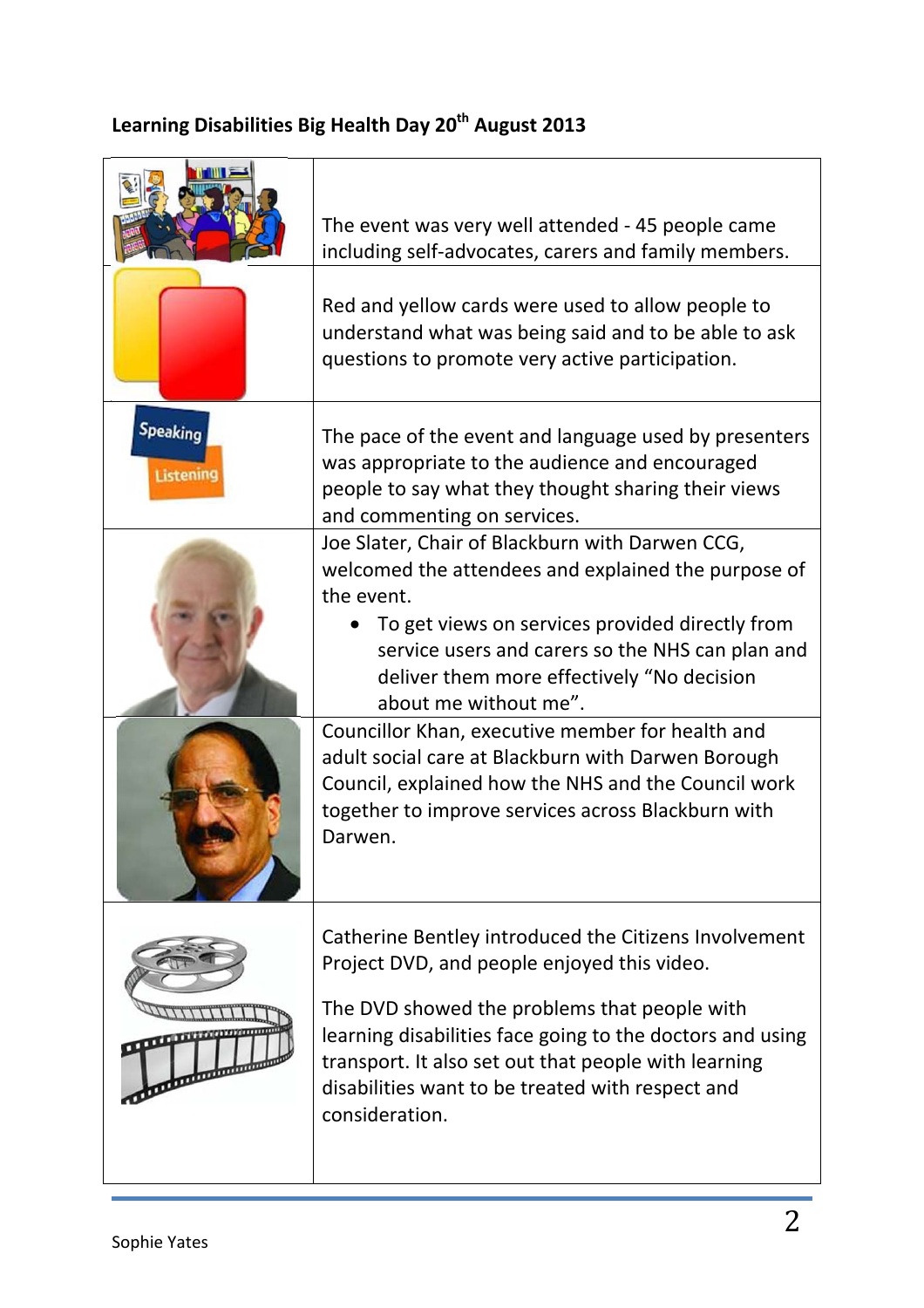| Pete Soothill, Head of Adult Social Care for Blackburn<br>with Darwen Borough Council, introduced the second<br>part of the presentation which explained what the new<br>Joint Health and Social Care Self-Assessment was.<br>Pete explained that this year the Clinical<br>Commissioning Group and the Council would work<br>together to manage the assessment.<br>The explanation of the Red, Amber, and Green (RAG)<br>system was clearly explained to all present. |  |
|------------------------------------------------------------------------------------------------------------------------------------------------------------------------------------------------------------------------------------------------------------------------------------------------------------------------------------------------------------------------------------------------------------------------------------------------------------------------|--|
| Pete said that the rest of the day would be spent<br>gaining feedback from attendees about their own<br>experiences of services, and that this would help the<br>NHS and the Council to make improvements for people<br>with Learning Disabilities in Blackburn with Darwen.                                                                                                                                                                                           |  |
| Claire Jackson, Programme Director for Integrated<br>Commissioning, introduced the workshop discussions.<br>Claire explained that people would be asked to form<br>small groups and would be given some questions to<br>discuss together.                                                                                                                                                                                                                              |  |
| Claire asked people to think about the following<br>questions during the workshop:                                                                                                                                                                                                                                                                                                                                                                                     |  |
| What do you think we already do well?<br>Where are the gaps?<br>What can we do better?<br>What do YOU want?<br>What do your carers want?                                                                                                                                                                                                                                                                                                                               |  |
| The workshops were split into two sessions. Everyone<br>joined in and people were asked to write any ideas on<br>post it notes to ensure everybody got chance to have<br>their say and to know what other people were<br>thinking.                                                                                                                                                                                                                                     |  |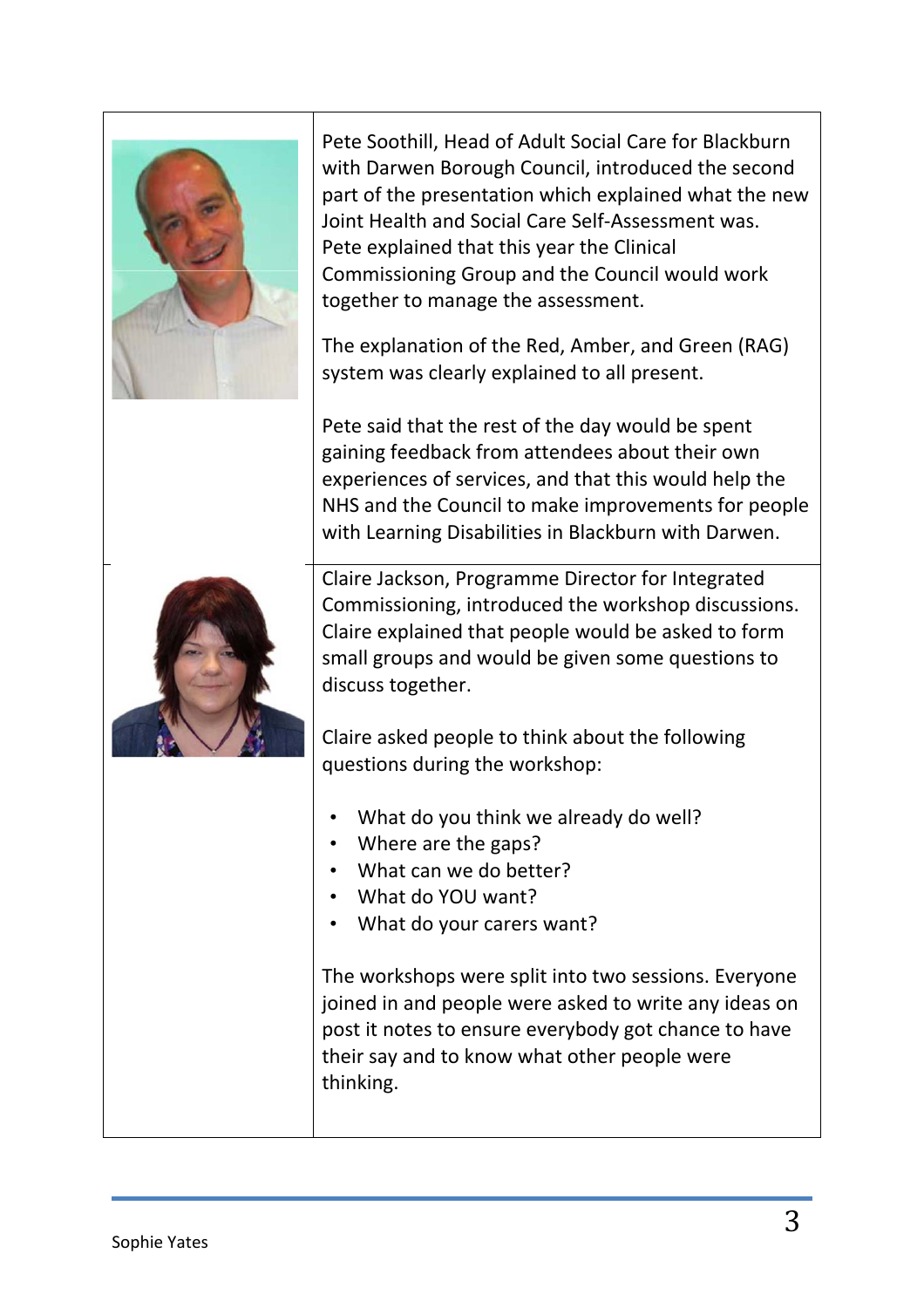

**Communications**‐ This was discussed on all tables. People felt that there was a need for more easy read materials. A parent noted that letters were addressed to her daughter, however she felt it should be c/o the parent. Writing on posters in GP waiting rooms is too small.

**GP Access**‐ Making appointments can be difficult. People felt that GPs cancelling appointments and not re‐booking was very frustrating. Transport issues in accessing the GPs. Language used can be too complex and hard to understand.

**Mental Health provision‐** There was discussion around the lack of psychiatry provision for people with LD. This is an area that the CCG are looking into, and we are awaiting an update from the hospitals.





**Personal Budgets/Direct Payments‐** Inconsistency in the advice provided. Attendees seemed unsure about what they could and couldn't use their direct payments for.

**Access to sport/leisure and culture‐** Issues around having to pay for the carer to attend events with people with LD. Suggestions for LD specific sports classes/groups.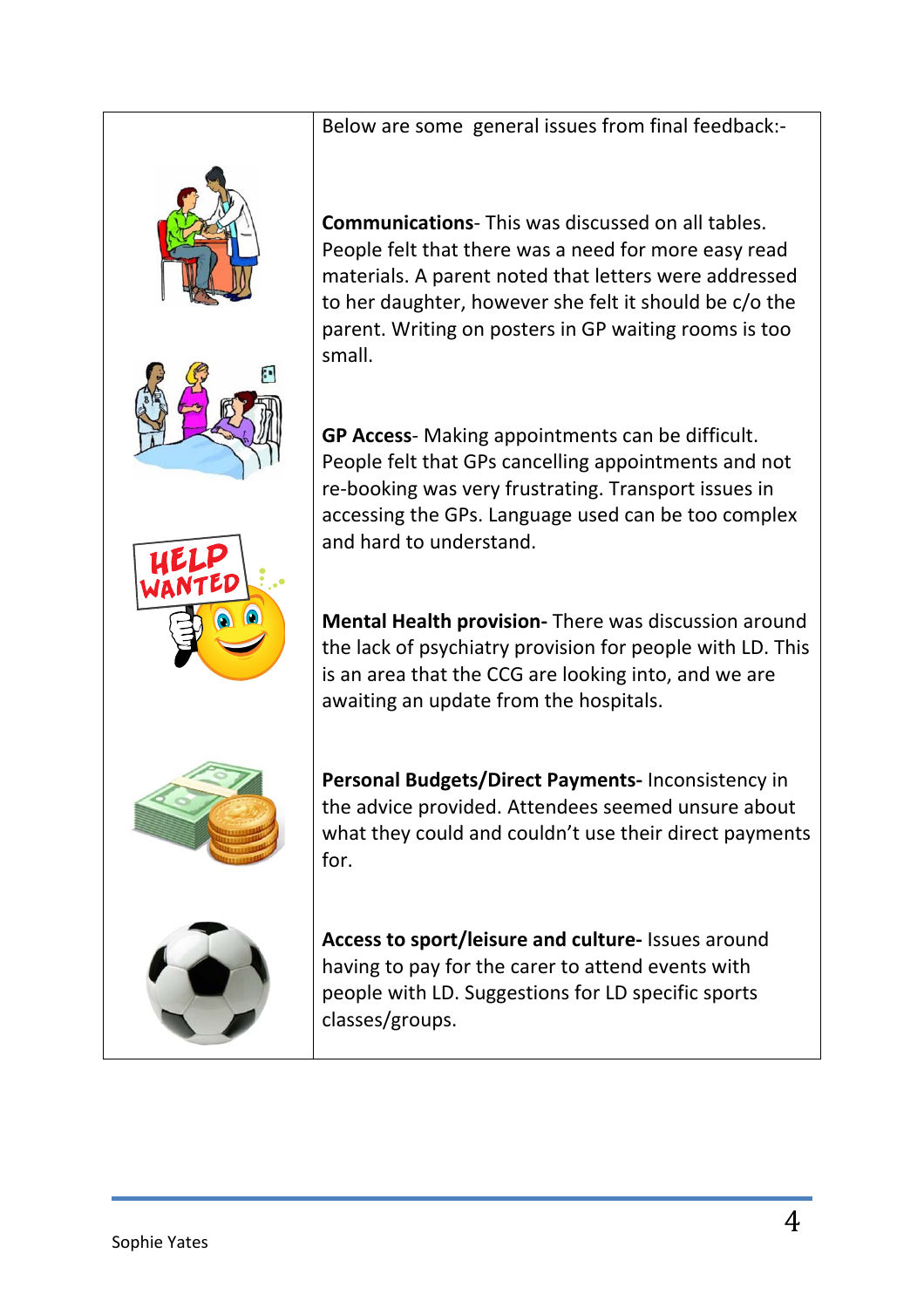|                  | Pete Soothill fed back the general themes that came<br>out of the workshop discussions, and outlined the next<br>steps.<br>There was a final opportunity for people to ask any<br>final questions, and feedback final thoughts.<br>People were told that they could send in more<br>comments to the NHS and Council via<br>sophie.yates@lancashirecsu.nhs.uk |
|------------------|--------------------------------------------------------------------------------------------------------------------------------------------------------------------------------------------------------------------------------------------------------------------------------------------------------------------------------------------------------------|
|                  | Joe Slater thanked people for attending and closed the<br>event.                                                                                                                                                                                                                                                                                             |
| PRESENTATION-BIG | The presentation from the event.                                                                                                                                                                                                                                                                                                                             |

| Learning Disabilities Big Health Day - No decisions without me - evaluation |               |              |                  |  |
|-----------------------------------------------------------------------------|---------------|--------------|------------------|--|
|                                                                             |               |              |                  |  |
| <b>Session</b>                                                              | <b>Bad</b>    | Good         | <b>Excellent</b> |  |
| <b>Citizens Involvement Project DVD</b>                                     | $\Omega$      | $\mathbf{1}$ | 4                |  |
| Learning Disability Self-Assessment                                         | $\Omega$      | 3            | $\overline{2}$   |  |
| <b>Workshop Discussions</b>                                                 | $\Omega$      | $\mathbf{1}$ | 4                |  |
| Feedback/Question and Answer Session                                        | $\Omega$      | $\mathbf{1}$ | 4                |  |
| The overall event                                                           | $\Omega$      | 1            | 4                |  |
|                                                                             |               |              |                  |  |
| How has the event made you feel?                                            |               |              |                  |  |
| Listened to                                                                 | 4             |              |                  |  |
| Involved                                                                    | 4             |              |                  |  |
| Engaged                                                                     | $\mathcal{P}$ |              |                  |  |
| Let down                                                                    | $\Omega$      |              |                  |  |